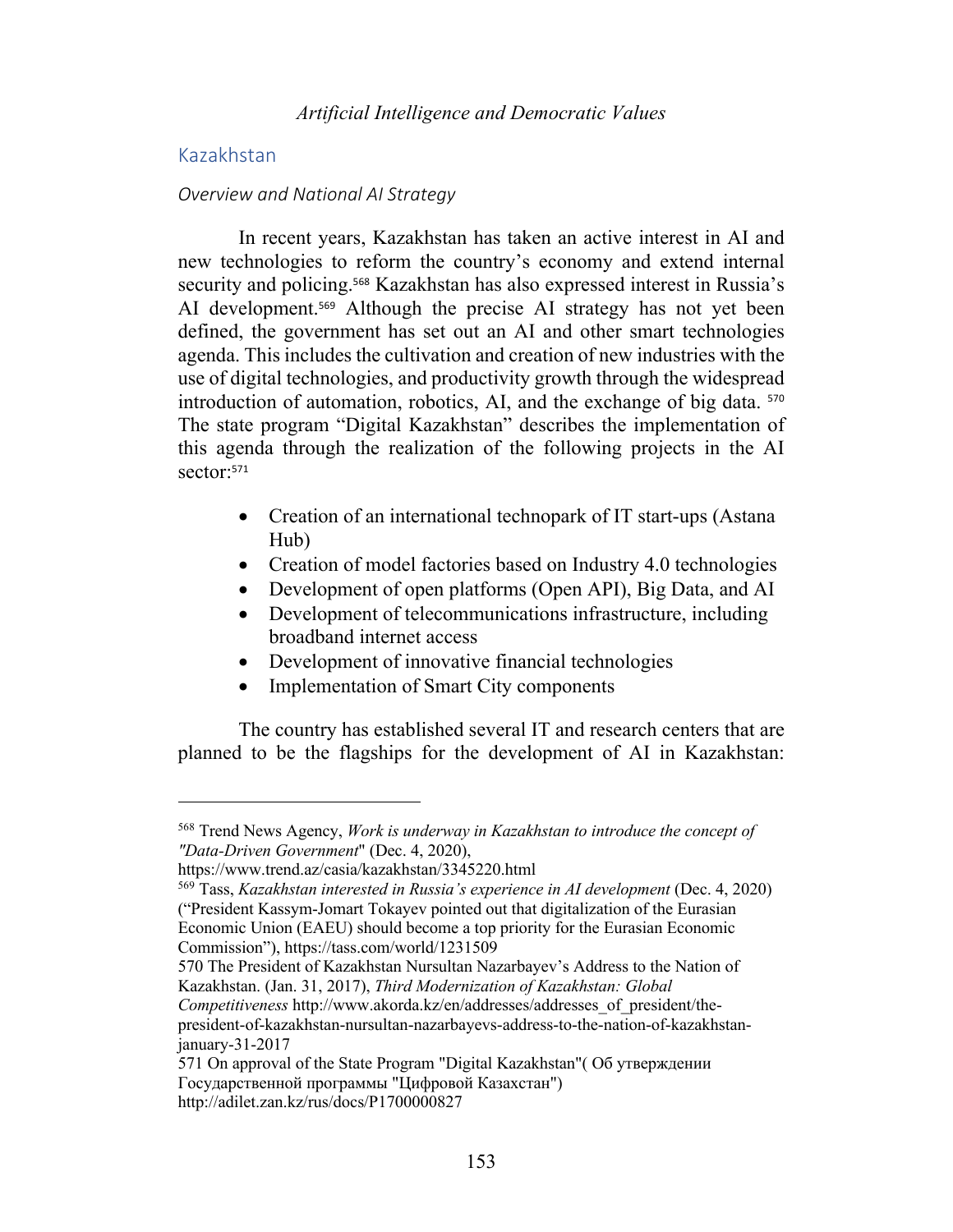### *The AI Social Contract Index 2020*

Nazarbayev University, Astana International Financial Centre, Astana International Technology Park of IT Startups Despite these aspirations, Kazakhstan has only scored 46.55 out of 100 in the Government AI Readiness Index, with the lowest score in the technology sector.<sup>572</sup> A dearth of qualified IT specialists<sup>573</sup> and low R&D spending  $(2.70 \text{ out of } 100)^{574}$  are two significant barriers to a dynamic and innovative technology sector. According to the prime minister Askar Mamin, Kazakhstan simply does not have financial resources for the development of its own AI technologies.<sup>575</sup> The country is trying to address this problem with the help of foreign investors<sup>576</sup> and international partners.<sup>577</sup>

It was announced in 2020 that World Bank will work with Nazarbayev University to create a National Cluster of Artificial Intelligence with its own laboratory, a data processing research center and a science park for the development of artificial intelligence.<sup>578</sup> Among other plans was establishing active cooperation in developing common standards, rules, and policies in the field of data exchange and integration. In April of the same year, the Kazakh Ministry of Education and Science, along with the World Bank, launched the Fostering Productive Innovation Project (FPIP)<sup>579</sup> to

<sup>572</sup> The Government AI Readiness Index 2020, Oxford Insights

https://www.oxfordinsights.com/government-ai-readiness-index-2020

 $573$  В будущем «цифровом Казахстане» не хватает IT-специалистов The future,

<sup>&</sup>quot;digital Kazakhstan" lacks IT specialists, Radio Free Europe,

https://rus.azattyq.org/a/programma-cifrovoi-kazakhstan-deficit-itspecialistov/28625463.html

 $5^{74}$  Research and development expenditure (% of GDP) – Kazakhstan, The World Bank https://data.worldbank.org/indicator/GB.XPD.RSDV.GD.ZS?locations=KZ&view=map  $575$ Готов ли Казахстан к технологической гонке? Is Kazakhstan ready for a technology race? https://forbes.kz//process/intellektualnaya\_zadacha\_1588745463/?

<sup>576</sup> Caspian Policy Center, *Kazakhstan — The Buckle in the Belt and Road Initiative Seeks Investment and Growth* (Jan. 31, 2020), https://www.caspianpolicy.org/kazakhstanthe-buckle-in-the-belt-and-road-initiative-seeks-investment-and-growth/

<sup>577</sup> Kazakhstan seeks high-tech, agricultural cooperation with China, says Tokayev during Beijing Business Council meeting, https://www.euractiv.com/section/central-

asia/news/kazakhstan-seeks-high-tech-agricultural-cooperation-with-china-says-tokayevduring-beijing-business-council-meeting/

<sup>578</sup> EAEU prime ministers participate in Digital Almaty Forum

https://primeminister.kz/en/news/premer-ministry-eaes-prinyali-uchastie-v-forumedigital-almaty1

<sup>579</sup> Kazakhstan: Fostering Productive Innovation Project

https://projects.worldbank.org/en/projects-operations/project-detail/P150402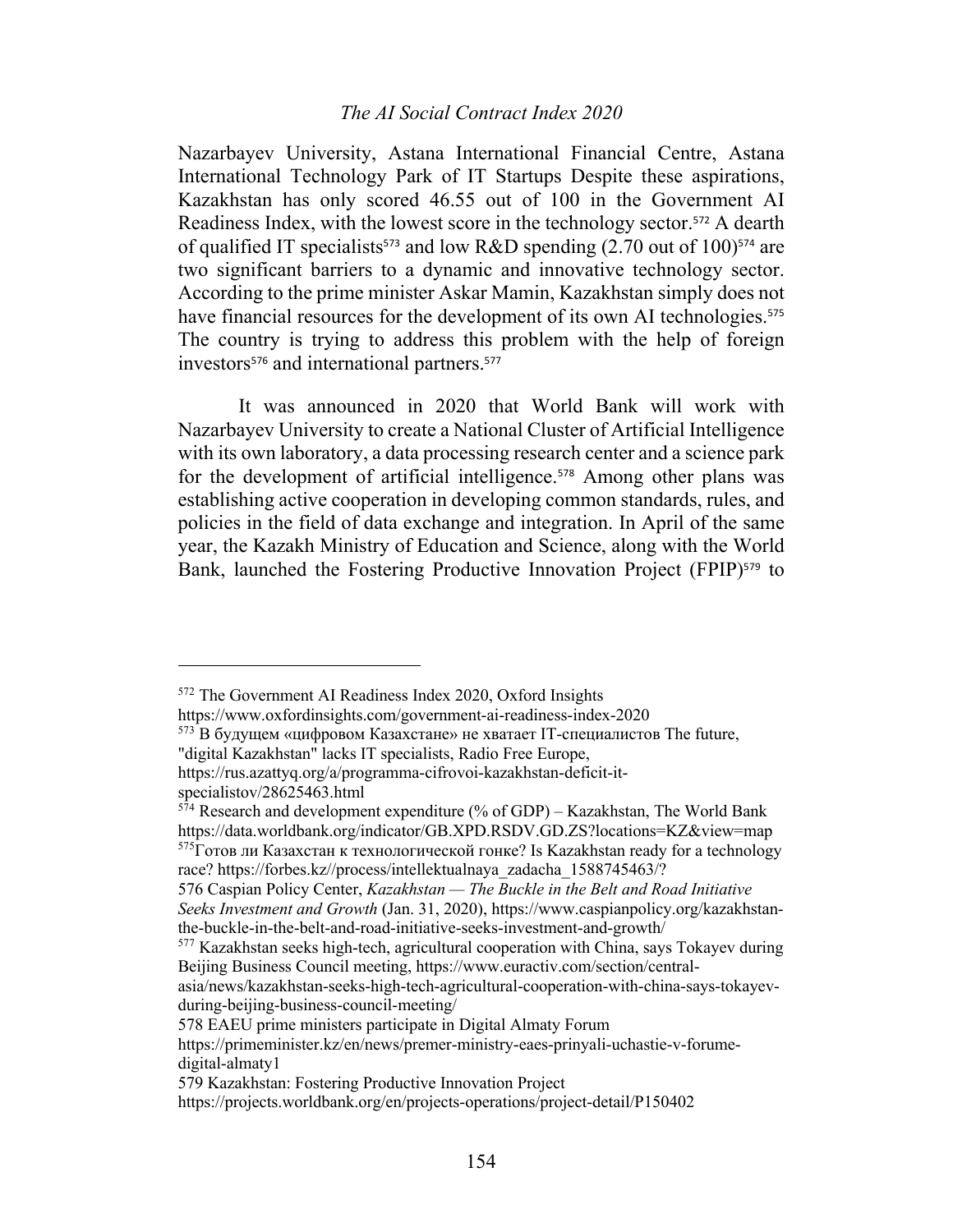support and develop high-quality scientific research on, and the commercialization of new technologies.

### *AI Core Values*

One of Kazakhstan's primary purposes of embracing AI is to spark foreign investment in the country to diversify the economy and reduce its economic dependence on natural resources.<sup>580</sup> Social governance and welfare is another purpose of developing AI. 2017's AI agenda mentions the threat of terrorism growth and the prevention of religious extremism propaganda on the Internet and social networks.<sup>581</sup>

### *Facial Recognition and Smart Cities*

Facial recognition surveillance technology is becoming increasingly widespread in Kazakhstan. In October 2019, facial recognition technologies were first installed on buses.<sup>582</sup> Notably, President Tokayev had even paid a visit and discussed future cooperation with Hikvision,<sup>583</sup> a Chinese stateowned surveillance company under U.S. sanctions<sup>584</sup> that provided the hardware for Kazakhstan's newly established surveillance system. In the same year, the small city of Akkol was proclaimed the first complete "Smart City" in Kazakhstan. Akkol is digitally monitored by an AI-based facial recognition surveillance system, the functions of which include thermal imaging, searching for a car by number plates, recognizing missing persons, detecting the presence of weapons in schools, hospitals and other public

<sup>580</sup> Kazakhstan's Ai Aspirations https://www.rebellionresearch.com/blog/kazakhstan-s-aiaspirations

<sup>581</sup> The President of Kazakhstan Nursultan Nazarbayev's Address to the Nation of Kazakhstan*Third Modernization of Kazakhstan: Global Competitiveness* (Jan. 31, 2017), http://www.akorda.kz/en/addresses/addresses\_of\_president/the-president-of-kazakhstannursultan-nazarbayevs-address-to-the-nation-of-kazakhstan-january-31-2017

<sup>582</sup> The Four Big Issues Central Asia Faced In 2019 (And They're Not Going Away), Radio Free Europe, https://www.rferl.org/a/central-asia-2019-challenges-security-chinafacial-recognition/30356077.html

<sup>583</sup> «Распознает даже людей в масках». Нужны ли Казахстану камеры Hikvision? "It even recognizes people in masks." Does Kazakhstan need Hikvision cameras? Radio Free Europe, https://rus.azattyq.org/a/kazakhstan-china-survelliance-camera/30210035.html <sup>584</sup> https://www.bloomberg.com/news/articles/2019-10-07/u-s-blacklists-eight-chinesecompanies-including-hikvision-k1gvpq77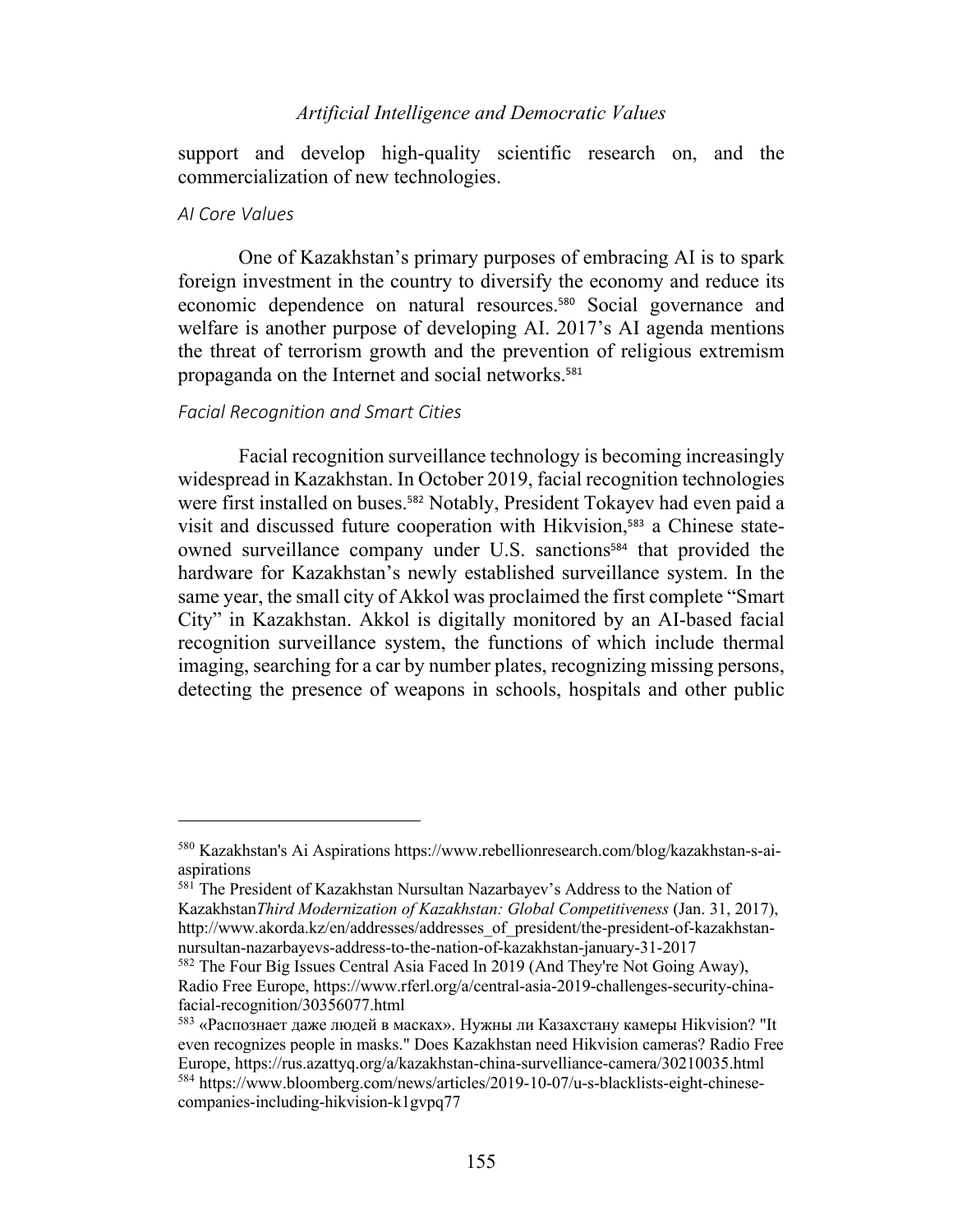# *The AI Social Contract Index 2020*

places. <sup>585</sup> Similarly, over 4,000 cameras blanket Nur-Sultan, the capital.586 In 2020, the authorities announced that Kazakhstan would be spending \$23 million to install facial recognition software in its largest city, Almaty.<sup>587</sup>

While the government insists that the main goal is to maintain public safety, many activists are worried that this will ultimately create a totalitarian surveillance state, <sup>588</sup> especially since the companies that are behind the surveillance system in Kazakhstan are under U.S. sanctions for unethical use of AI technology.

#### *Medical AI*

Since mid-March 2020, Kazakhstan's government has been fighting the novel coronavirus. The Kazakhstani Ministries of Health and Internal Affairs ultimately turned to AI technological solutions to confront the coronavirus outbreak. The range of technologies being reoriented to enforce quarantine and curfews include traffic cameras, facial recognition technologies, and smartphone apps.<sup>589</sup> The ministry has required the 8,000 or so Kazakhstani citizens currently under quarantine to use the SmartAstana tracking app allowing officials to guarantee these individuals remain in isolation and monitored citizens through facial recognition video surveillance technology to find violators of the quarantine regime in Almaty. By the end of the country's two-month state of emergency on May 11, 2,424 people had been charged with violating quarantine in Almaty and 3,347 in Nur-Sultan.<sup>590</sup>According to experts, the pandemic

<sup>585</sup> Видеонаблюдение, безопасность и комфорт. Как живет самый умный город Казахстана - Smart Aqkol Video surveillance, security and comfort. How the smartest city of Kazakhstan lives - Smart Aqkol, Tengrinews,

https://tengrinews.kz/article/videonablyudenie-bezopasnost-komfort-jivet-samyiyumnyiy-1353/

<sup>586</sup> Как работает проект "Сергек". Репортаж Informburo.kz How the Sergek project works. Informburo.kz report https://informburo.kz/stati/kak-rabotaet-proekt-sergekreportazh-informburokz.html

 $^{587}$  На камеры с распознаванием лиц в Алма-Ате выделили \$23 млн (Alma-Ata allocated \$ 23 million for cameras with face recognition), (Feb. 8, 2019), http://fergana.agency/news/105020/

<sup>588</sup> Kazakhstan embraces facial recognition, civil society recoils, Eurasianet, https://eurasianet.org/kazakhstan-embraces-facial-recognition-civil-society-recoils <sup>589</sup> Technology and Policing a Pandemic in Central Asia

https://thediplomat.com/2020/05/technology-and-policing-a-pandemic-in-central-asia/ <sup>590</sup> World Politics Review, *Police States Expand Under the Cover of COVID-19* (July 14,

<sup>2020),</sup> https://www.worldpoliticsreview.com/articles/28910/across-central-asia-policestates-expand-under-the-cover-of-covid-19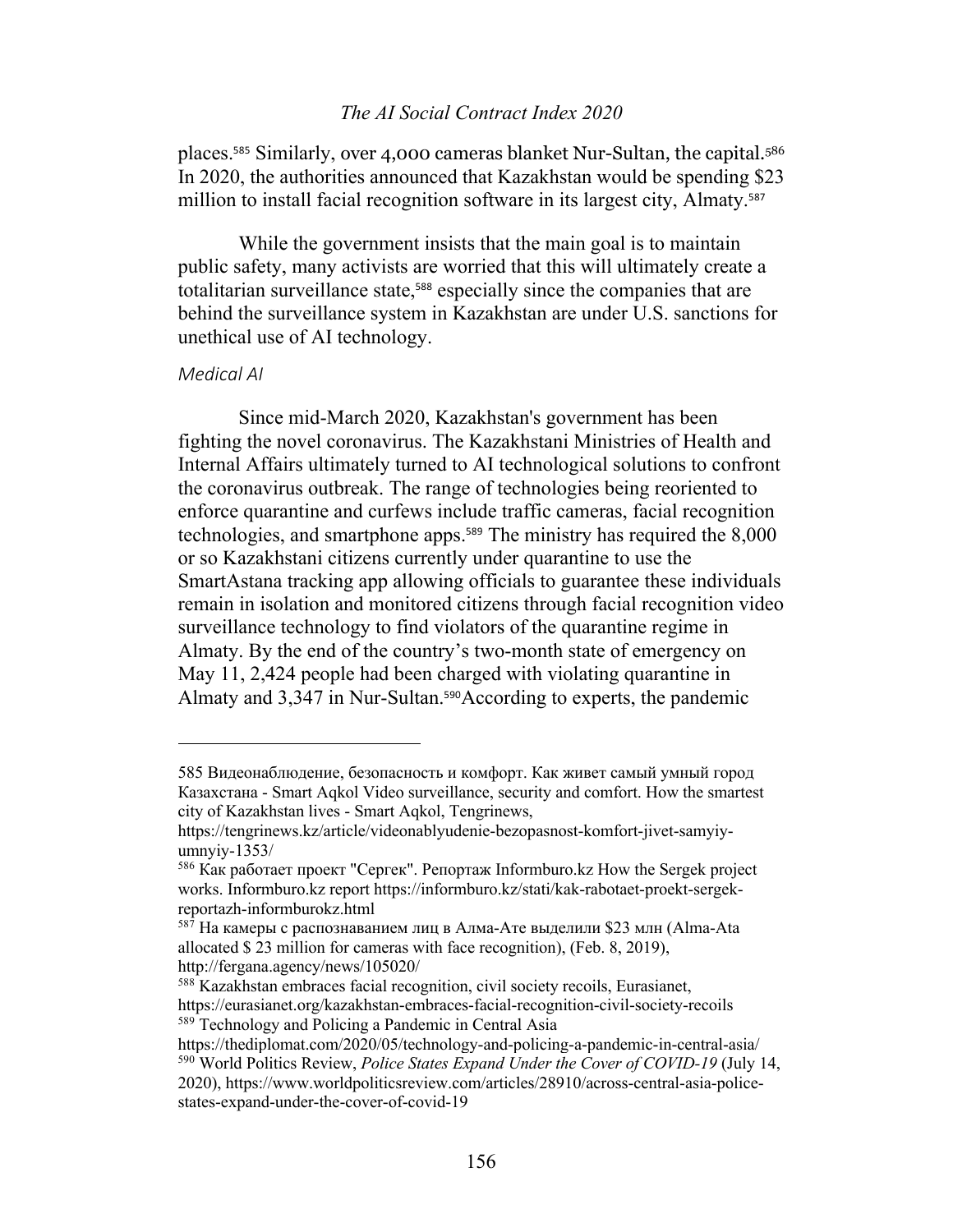exacerbated the existing arbitrary and uneven policing practices as surveillance is augmented by national and municipal authorities without public oversight. 591

#### *AI Ethics*

Kazakhstan has not yet adopted OECD AI Principles, nor did it define ethical norms and standards for AI. Nevertheless, the country's major AI research center, Institute of Smart Systems and Artificial Intelligence at Nazarbayev University, <sup>592</sup> states that it operates in accordance with the following ethical principles:

- Societal Well-being
- Human Centered Values
- Transparency
- Technical Resilience and Robustness
- Accountability

# *Data Protection*

In 2019, the country experienced a wave of major data breaches from the databases of the CEC and the Prosecutor General's Office.<sup>593</sup> Soon after that, the personal information of 11 million people were published online and could be accessed by anyone through a published database.<sup>594</sup>

These incidents led to the amendment of the existing data protection law, which was revised to mostly align with the GDPR.<sup>595</sup> Amendments to the regulation of digital technologies and to the Personal Data Law entered

<sup>591</sup> The Diplomat, *Technology and Policing a Pandemic in Central Asia (*May 13, 2020), https://thediplomat.com/2020/05/technology-and-policing-a-pandemic-in-central-asia/ <sup>592</sup> Nazarbayev University, Institute of Smart Systems and Artificial Intelligence, https://issai.nu.edu.kz/about/

<sup>593</sup> Catalin Cimpanu, *Extensive Hacking Operation Discovered in Kazakhstan,* ZDNet, (Nov. 23, 2019), https://www.zdnet.com/article/extensive-hacking-operation-discoveredin-kazakhstan/.

<sup>594</sup> Злоумышленники выложили в сеть данных миллионов казахстанцев Attackers have posted data of millions of Kazakhstanis to the network

https://kursiv.kz/news/obschestvo/2019-07/zloumyshlenniki-vylozhili-v-set-dannyemillionov-kazakhstancev

<sup>595</sup> The Law of the Republic of Kazakhstan No. 94-V dated May 21, 2013 "On Personal Data and Their Protection" (hereinafter, the "Personal Data Law").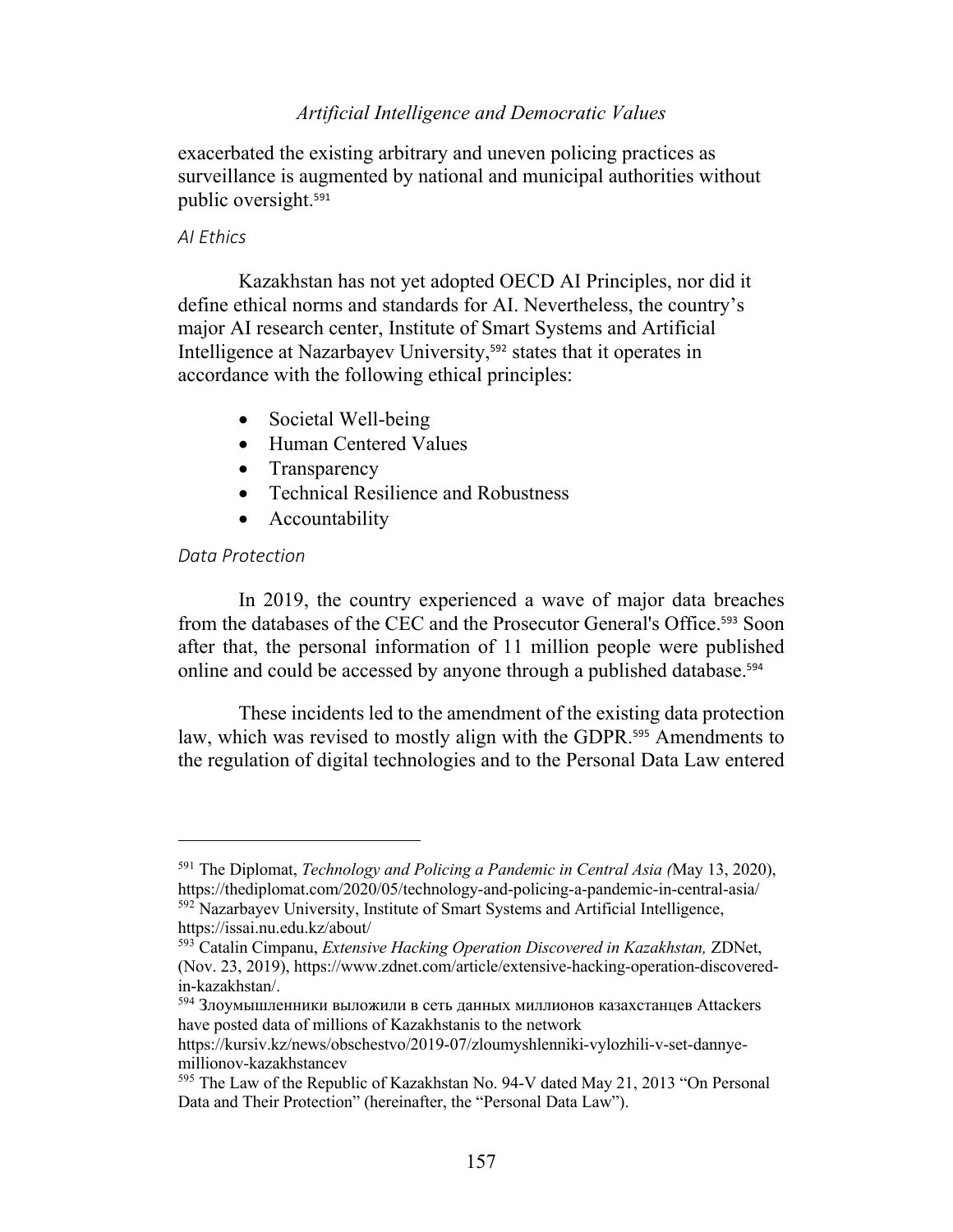### *The AI Social Contract Index 2020*

into force on July 7, 2020. <sup>596</sup> The new regulations establish a data protection agency, create rules for the collection and processing of personal data and introduce the concept of "personal data safety protection service." The Personal Data Law includes a requirement that the content and amount of personal data collected strictly correspond to the specific, previously declared and legal purposes of their processing. Nevertheless, the GDPR requires "the appropriate data protection training to personnel having permanent or regular access to personal data" whereas Kazakhstan's amendments do not require data protection training. Training is important because human error is one of the major causes of data breaches across the world.

#### *Algorithmic Transparency*

Although Kazakhstan is not directly subject to the GDPR, the Personal Data Law reflects modern concepts of transparency and data subject access. Kazakhstan is also eligible to ratify the Council of Europe Modernized Convention on Privacy.<sup>597</sup>

### *Human Rights*

According the Freedom House, Kazakhstan rates poorly for political rights and civil liberties. Freedom House reports "Parliamentary and presidential elections are neither free nor fair, and major parties exhibit continued political loyalty to the government. The authorities have consistently marginalized or imprisoned genuine opposition figures. The dominant media outlets are either in state hands or owned by governmentfriendly businessmen. Freedoms of speech and assembly remain restricted, and corruption is endemic."<sup>598</sup> On transparency, Freedom House states "The government and legislature offer little transparency on their decisionmaking processes, budgetary matters, and other operations. The media and civil society do not have a meaningful opportunity to provide independent commentary and input on pending laws and policies. A law on public access

<sup>596</sup> Dentons, *Amendments on Personal Data Protection Issues in Kazakhstan* (July 14, 2020), https://www.dentons.com/en/insights/articles/2020/july/14/amendments-onpersonal-data-protection-issues-in-kazakhstan

<sup>&</sup>lt;sup>597</sup> Council of Europe, Chart of signatures and ratifications of Treaty 108 (Status as of Nov. 11, 2019), https://www.coe.int/en/web/conventions/full-list/-

<sup>/</sup>conventions/treaty/108/signatures?p\_auth=UMypWMxn

<sup>598</sup> Freedom House, Freedom in the World 2020 – Kazakhstan (2020),

https://freedomhouse.org/country/kazakhstan/freedom-world/2020